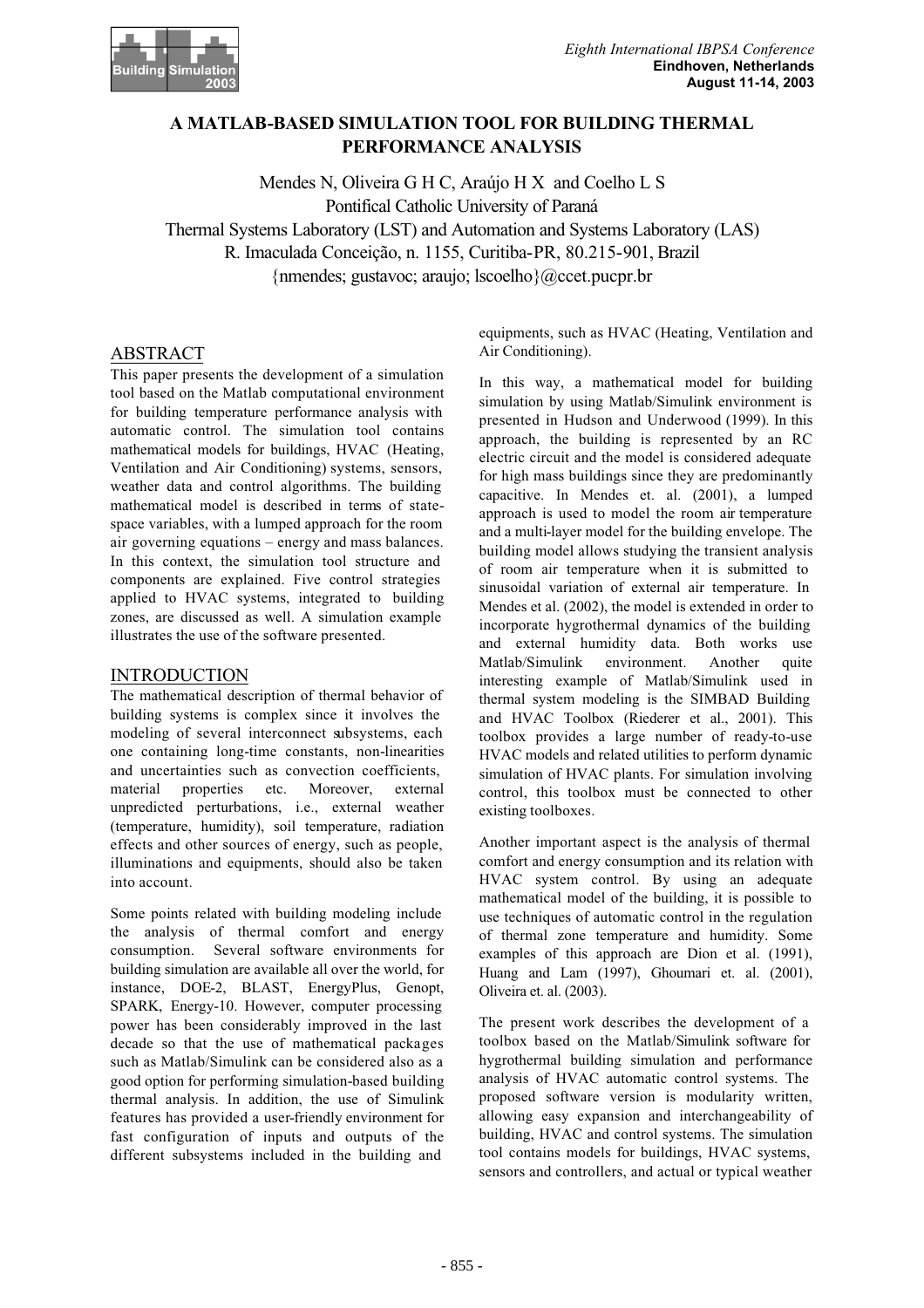data. Therefore, analysis of energy consumption/demand and thermal comfort can be made and it is possible to compare different automatic control strategies applied to different building configurations. In the next sections, these main subsystems are described. The mathematical model for a thermal zone, for a HVAC system and a survey of related control techniques applications are also presented. To conclude, some simulation results are presented to illustrate the proposed software environment.

## BLOCK-ORIENTED STRUCTURE

The approach of object-oriented software engineering provides a flexible and useful environment for design, development, and modification of classes and their relations in software development.

Each element of thermal system will be a separate module and can be represented by blocks constructed in Simulink. This approach based on blocks makes easier the composition of a complex thermal system. The different blocks of thermal systems for software engineering design based on object-oriented methodology are: building, controller, HVAC system, weather, sensor, and perturbation.

### Description of the blocks

The block "Building" provides information about building geometry, material properties and mathematical modeling for predicting thermal loads. Some inputs of this block are the weather data file, ground temperature and perturbations. The outputs are the building zone temperature and humidity.

The block "HVAC system" is also described in the space state form and contains all information related to the available HVAC devices. For heaters, this block presents as inputs the control signal and building temperature and as output the heater temperature.

The block "Sensor" describes the measurement characteristics. The block "Controller" accepts as input the reference temperature or relative humidity (desired room air temperature and relative humidity) and as output the control signal.

The block "Weather" contains data files of several cities.

The block "Perturbation" is composed of perturbations (people, equipment etc.) on internal temperature based on general schedule data.

### Building

The first step is the definition of the building geometry and thermophysical properties of all elements. In our first release only a Cartesian

geometry can be entered. The mathematical model described below is based on the energy and mass conservation equations for a control volume of a thermally uniform zone.

Thus, for a room enclosed by *m* surfaces conditioned by an electric heater, we find,

$$
\rho_A c_A V_A \frac{dT_A(t)}{dt} = \sum_{i=1}^m h_{int} A_i [T_{n,i}(t) - T_A(t)] + h_c A_c [T_c(t) - T_A(t)] + D(t),
$$
\n(1)

where  $\rho_A$ ,  $c_A$ ,  $V_A$ ,  $T_{n,i}(t)$ ,  $h_{int}$ , and  $A_i$  are respectively the air density, specific heat, room volume, the *n*-th layer temperature of wall *i*, the convection heat transfer coefficient and the *i* surface area.  $T<sub>4</sub>(t)$  the room air temperature and  $T_c(t)$  the heater temperature (see HVAC systems section).

The perturbation *D(t)* includes the heat exchanged with the external air through low mass surfaces of the building envelope such as doors and windows and internal gains of energy due to equipment, lights and people. This term can be written as:

$$
D(t) = \sum_{j=1}^{m} \frac{T_{eq}(t) - T_A(t)}{R_j} + q_p + q_e + q_I
$$
 (2)

where  $q_p$ ,  $q_e$  and  $q_l$  are the internal gains under the presence of people, equipment and lighting system. *Teq* represents the equivalent temperature (Air-Sun). The thermal resistance *R* of *j*-th surface is calculated as a direct sum of external and internal film resistances and the global conduction resistance.

For each layer *k* within the wall *i*, we can obtain the following energy balance equation:

$$
\rho_{k,i}c_{k,i}V_{k,i}\frac{dT_{k,i}(t)}{dt} = K_{k+1,i}A_i[T_{k+1,i}(t) - T_{k,i}(t)] - K_{k,i}A_i[T_{k,i}(t) - T_{k-1,i}(t)]
$$
\n(3)

where the thermal conductance *K*, can be estimated by a harmonic mean as

$$
K_{k,i} = \frac{1}{(L_{k-1,i}/2)/\lambda_{k-1,i} + (L_{k,i}/2)/\lambda_{k,i}},
$$

where  $L_{ki}$  denotes the thickness of layer *k* and  $\lambda_k$ *i*, its thermal conductivity. The boundary condition for the external layer can be written as,

$$
K_{1,i}(T_{2,i}-T_{1,i})=h_{ext}(T_{1,i}-T_{eq}),
$$

For the internal layer  $(k=n)$  of the *i*-th wall, we can write the following boundary condition equation: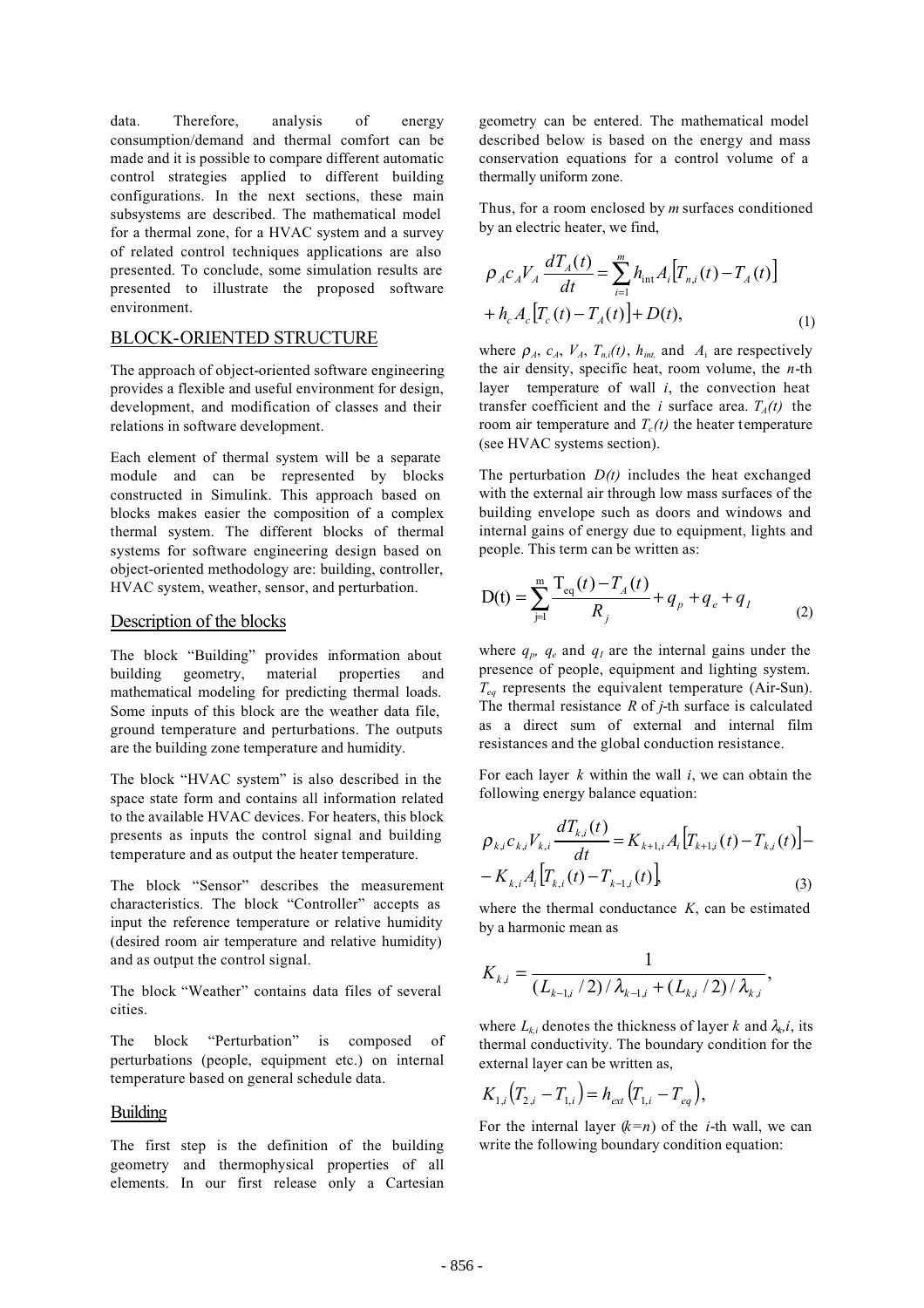$$
K_{n,i}A_{i}(T_{n-1,i} - T_{n,i}) = h_{int}A_{i}(T_{n,i}(t) - T_{A}(t)) +
$$
  
\n
$$
\sigma \varepsilon_{c} A_{c} F_{s,c-i} [T_{n,i}^{4}(t) - T_{c}^{4}(t)] +
$$
  
\n
$$
\sigma \varepsilon_{i} A_{i} \sum_{j=1}^{m} F_{s,j-i} [T_{n,i}^{4}(t) - T_{n,j}^{4}(t)]
$$

where  $\sigma$ ,  $\varepsilon$  and  $F_s$  are Stefan-Boltzmann constant, emissivity and shape factor.

However, for the floor, we consider for  $k=1$ , a constant soil temperature at a depth of 5m and we apply the boundary condition of imposed temperature.

In terms of water-vapor balance, it was considered ventilation, infiltration and internal generation from equipment and people breath so that the lumped formulation can be written as:

$$
\rho_A V_A \frac{dw_A}{dt} = (m_{\text{inf}} + m_{\text{vent}})(w_{\text{ext}} - w_A) +
$$
  
\n
$$
\dot{m}_b + \dot{m}_{\text{ger}}
$$
\n(4)

The water-vapor mass flow from people breath is calculated as described in ASHRAE (1997), which takes into account the room air temperature, humidity ratio and physical activity as well.

## HVAC Systems

Heating, Ventilation and Air Conditioning (HVAC) systems are responsible for a considerable amount of energy consumption, especially in office buildings. Therefore, in order to provide some information for simulating thermally conditioned buildings, we present, in a first approach, the mathematical formulation for an electric heater, which can be modeled as:

$$
\rho_c c_c V_c \frac{dT_c(t)}{dt} = Q(t) - h_c A_c [T_c(t) - T_A(t)]
$$

$$
-\sigma \varepsilon A_c \sum_{i=1}^m F_{s,c-i} [T_c^4(t) - T_{n,i}^4(t)]
$$
(5)

where  $Q(t)$  is the energy rate generated within the heater by Joule effect,  $\rho_c$ , the oil density,  $c_c$ , the specific heat,  $V_c$ , the oil volume within the heater,  $h_c$ , heat transfer convection coefficient between room air and heater and  $A_c$  the heat exchange area.

For the air conditioning system, we have two approaches. The first one is based on a steady-state empirical correlation obtained from experimental data for predicting the total cooling capacity (TC), the sensible cooling capacity (SC) and the E.E.R. – Energy Efficiency Ratio. Pereira and Mendes (2003) describe the mathematical correlations for two different 10000-Btu/h room air conditioners; one with reciprocating compressor and the other one with

rotating compressor. Those direct Expansion (DX) air conditioners use HCFC-22 as the refrigerant fluid. Their empirical correlations can be written in terms of partial thermal loads or in terms of internal wet bulb temperature and external dry bulb temperature as described by Cherem-Pereira and Mendes (2003).

This steady-state modeling is also used by the building Simulation Program DOE-2.0 and recommended by ASHRAE (1997).

The applicability and functionality of this kind of modeling is also investigated by integrating to the building simulation program DOMUS (Mendes et al., 2003) as this sort of room air conditioners are largely used in Brazil.

The second approach for modeling air conditioning systems is based on their transitory operation, which is much more time consuming and requires many input data that normally are not easy at all to be gathered. However, the dynamic response of HVAC components have a direct impact on the energy consumption/demand and thermal comfort evaluation so that a higher accuracy might be needed in some cases, specially when different control strategies are considered.

#### Control Approaches for Thermal Problems

The thermal comfort concept depends on some variables such as air temperature, radiant temperature, relative humidity, air velocity, metabolism rate, clothing thermal resistance. Due to such a wider concept, it is not trivial to handle all these features in only one control law. However, sometimes, it is possible to consider explicitly a subset of these factors in a control law. In the following, some control techniques for thermal comfort problems are reviewed, highlighting some favorable characteristics in the context.

## Robust Control

In the methods of Classical Control, the knowledge of the system model to be controlled is estimated to be enough accurate, that is, the model uncertainties or the unexpected disturbances are not taken into account when modeling the system.

The uncertainty that affects the system model can have different origins: errors of modeling, parametric variations, parameter uncertainties due to precision, simplifications from linearization and the disregard of high frequency dynamics. Thus, it becomes necessary to adequately represent uncertainties, according to their origin in order to obtain a control law that take it into account.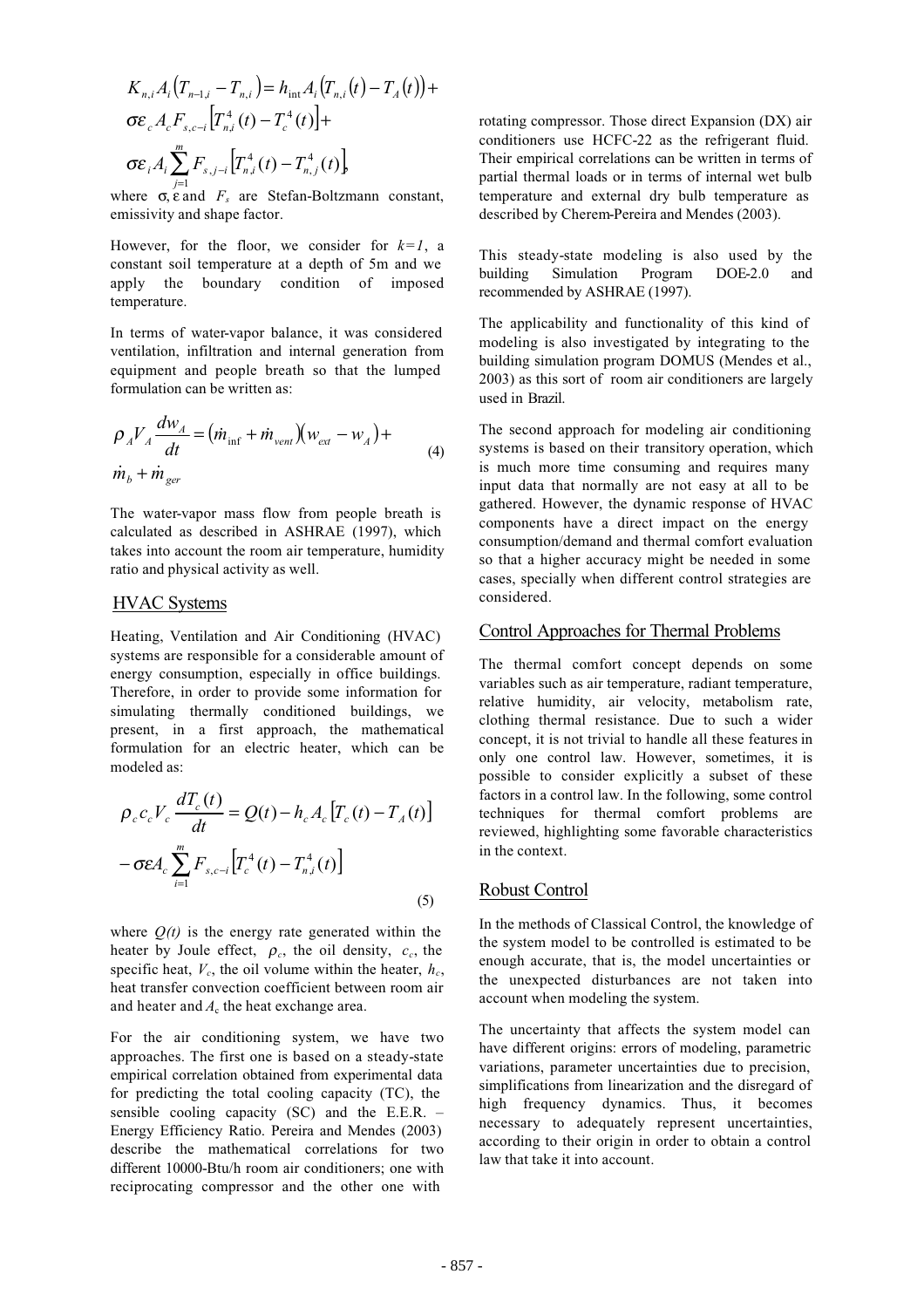In this software development, there is the possibility to carry out the control of indoor temperatures, considering, in the controller design stage, the parameter uncertainties of the model, for example, the uncertainties on the convection coefficients. Uncertain parameters may be fixed within pre-defined boundaries or may vary if such variation is slow compared to the system dynamics. The aim of a such new controller is controlling the room air temperature variations minimizing the influences of external temperature, when the room model is subjected to parameter uncertainties. Thus, the control guarantees the system robustness according to parameter uncertainties and/or variations, reducing the effect of external disturbances, by using  $H_2$  (Araujo et al., 2001) or H∞ (Colaneri et al., 1997) criteria.

## Intelligent Control

Intelligent control has been developed for challenging problems that cannot be solved by conventional approaches. In intelligent methods, the representation and manipulation of knowledge are the key issues to be used as an attempt to minimize complexities and eliminate heuristic procedures in process control area providing good transitory and steady-state responses for different operation points of processes.

Intelligent control uses a diverse collection of tools, including expert systems, pattern recognition, and soft computing or computational intelligence (neural networks, fuzzy systems, evolutionary algorithms) methodologies. In general, the tools used for intelligent control depend upon the application.

Fuzzy systems have the advantage of working well with both structured and unstructured data (symbols and numbers input and output). The fuzzy logic controllers can be useful for obtaining thermal comfort. Thermal-comfort-influencing variables are classified in two categories: (i) personal-dependent variables such as activity and thermal resistance of clothing; and (ii) environment-dependent variables such air temperature, mean radiant temperature, relative air speed and air humidity. The fuzzy logic controllers can be employed for inside building air temperature and energy consumption control when the building is subjected to undesired effects of external ventilation, external temperature and humidity (Dounis et al., 1995; Kolokotsa et al., 2001).

The unsatisfactory performance of HVAC control systems is frequently due to the inability of conventional controllers to deal with non-linearities and to adapt to long-term change sin behavior of building thermal systems. Neural networks have been increasingly applied to the control of non-linear

systems and are actually finding application in HVAC systems (Curtiss et al., 1994; Fargus and Chapman, 1998).

The evolutionary algorithms  $\frac{1}{\sqrt{2}}$  genetic algorithm, evolution strategies, evolutionary programming, and genetic programming  $-$  are lines of investigation in simulated evolution, but they are broadly similar: each one maintains a population of trial solutions, imposes random changes to each solution, applies a selection criterion to assess the adequacy of proposed solutions, and determines which to retain for further exploration. The evolutionary algorithms are useful for controllers optimization and tuning procedures of HVAC systems (Huang and Lam, 1997).

# A Modified Fuzzy Control for Thermal **Comfort**

Usually, in the thermal comfort field, there is no need to keep the indoor temperature (and/or relative humidity) in a rigid fixed value; a range of temperatures (and/or humidity) is sufficient to create a comfortable situation. From an economic point of view, there is a need to search for a good trade-off between thermal comfort and energy costs. So, from this point of view, the control schemes that can deal explicitly with these factors are desirable for obtain comfort in a given thermal zone. Thus, the aim is to reduce energy demand and energy costs by keeping some thermal comfort indices within an admissible band and one way to achieve this aim is by setting an appropriate control algorithm.

Fuzzy logic controllers have been used successfully in many applications related with thermal systems, as described in the previous section. However, the fuzzy control scheme proposed in Oliveira et al. (2003) is characterized by consider a band of admissible values for temperature instead of a fixed value. In this work, this is done by following a methodology for the controller membership function adjustment. The analysis is performed on a lumped approach based non-linear model for room air temperature and humidity. The heat transfer calculation is made considering multi-layer envelope for discretization of energy equation (Fourier's law), internal radiation effects and air infiltration. The focus is on the room air temperature control problem by using heating systems. Future works will also include humidity control and the results will be compared with the performance of classic strategies and simulations results show the effectiveness of the proposed strategy.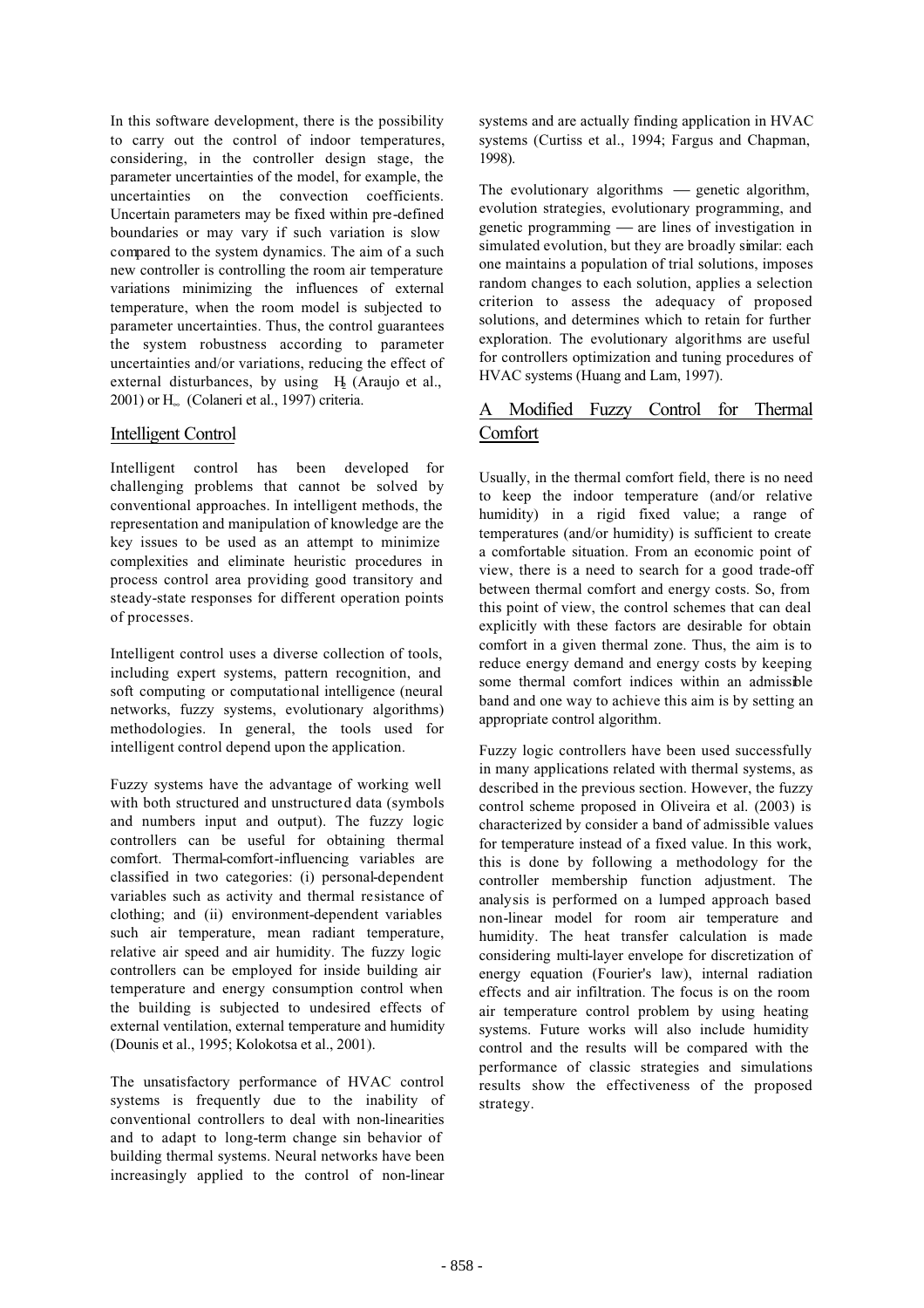## Adaptive Controllers

Adaptive control techniques include automated identification and control design. From an industrial perspective, adaptation can be considered as a set of methodologies that can significantly improve the performance of a process by providing controllers with automatic tuning, automatic generation of gain scheduling and continuous adaptation. Adaptive controllers are designed to accommodate variations of the behavior of controlled processes. Such controllers can modify their own control strategies to adapt to the new process behavior.

Over the last thirty years, many theoretical developments have been made on adaptive control methodologies but little has been transferred into HVAC systems practice. HVAC systems contain many time-varying and nonlinear processes. Adaptive control techniques are attractive in HVAC applications because process features change widely due to variations in weather and building occupancy (Nesler, 1986). Several adaptive control methods have been proposed in literature for control system of HVAC systems (Georgescu et al., 1994; Wang et al., 1999).

# Predictive Control

Another approach that seams to be very appropriated to be used in this scenario is the predictive control scheme, which has already been mentioned in the thermal system control context, as in Ghoumari et al. (2001), Souza et al. (1997) and Dion et al. (1991). Model Based Predictive Controllers (MBPC) are, by definition, based on predicting the behavior of the process to be controlled. The principle of MBPC consists in calculating the control input by the minimization of a cost function over a future time horizon under certain process constraints (Clarke, 1994), and the closed loop performance depends on the choice of an appropriate model for prediction and of several tuning parameters. Predictive controllers can be implemented as adaptive or robust methodologies. So that, model uncertainties can be taken into account.

# SIMULATION EXAMPLES

In this section, the building simulation environment is illustrated by two temperature control cases.

### Simulation environment:

A workspace for simulation should be generated by connecting the system main blocks (i.e., subsystems) representing building, HVAC, controller, sensor and external weather data. This is based on the Simulink

philosophy, where each subsystem is selected in its own library, as shown in Figures 1 and 2. An example of a complete system configuration, ready to perform a hygrothermal building system simulation and analysis, is given by Figure 5. In this environment, the selected building is modeled following the description given in the previous section. The selected HVAC system is a heater and the controller follows the on-off scheme. The libraries are open for further implementations, so more features can be added in the future.



Figure 1: Building and controller library example.





### Simulation Results:

In the following, the closed-loop control performance of two control strategies are compared, the on-off and fuzzy logic based ones. The simulation environment is given by Figure 5 and the changes between the two cases are made just by picking the selected controller in the library. The next step is to set the subsystems parameters.

The building and heater system have the parameters given by tables 1 and 2. The simulations are computed during 48 hours and the unit of all mentioned temperatures is Celsius. The nominal temperature setpoint is 22°C. The internal, external and walls initial temperatures are  $11^{\circ}$ C and the profile of external temperature is a sinusoidal wave during the whole day.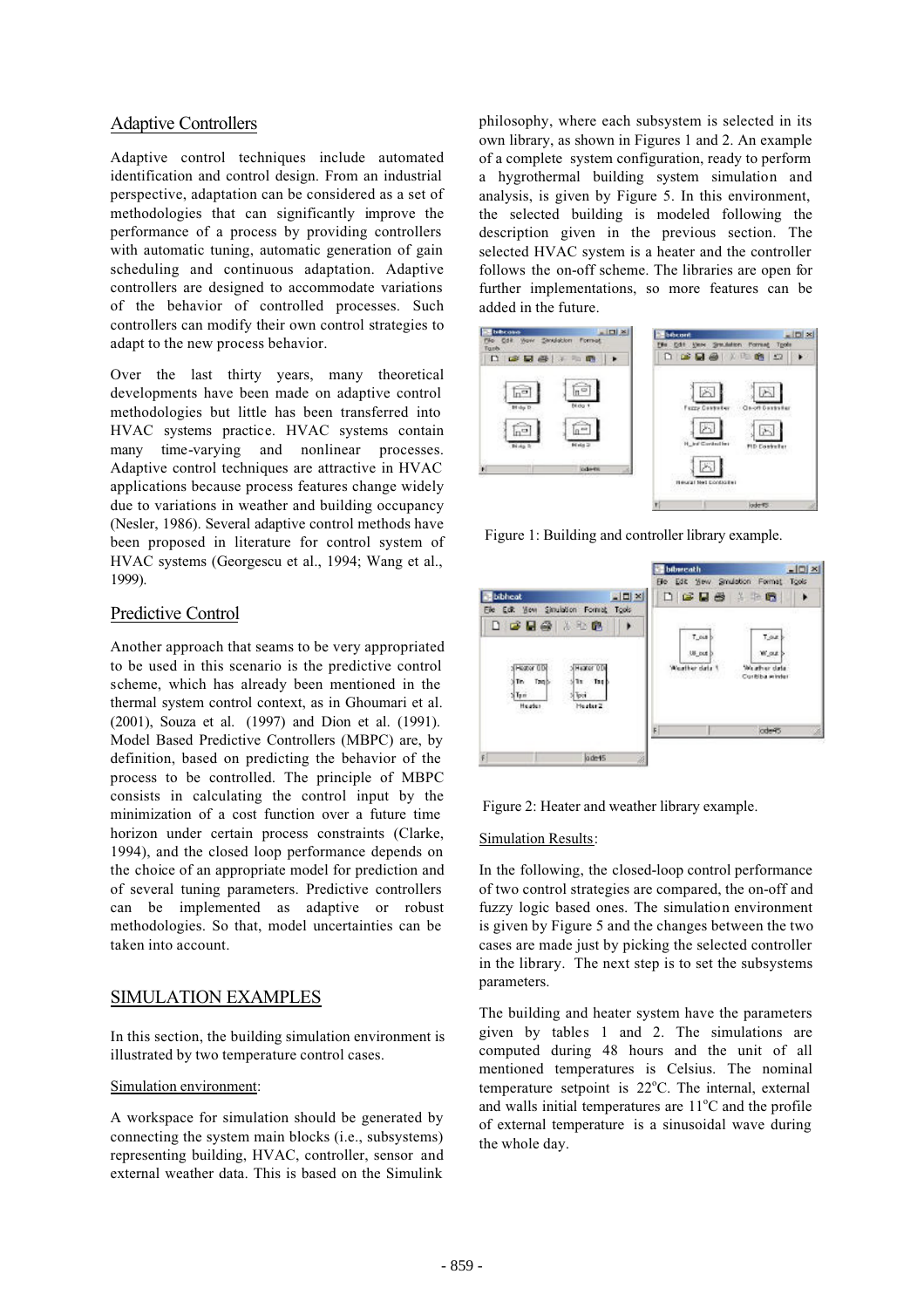Figures 3 and 4 present the indoor temperature profile for each controller. Figure 3 illustrates the performance of the on-off controller with a dead-zone defined by  $\pm 2^{\circ}$  around the nominal set-point value. As it is expected, the temperature profile is very oscillatory around the set-point value (22°). The control system takes around 0.46 hours to take the room temperature from the initial state into the admissible temperature band. During the simulation, the registered total energy consumption is 269.7 KWh and the system stays 37.5% of the total time using more than 70% of the available power, that is, 15 KW.



Figure 3: Temperature control using the on-off strategy.



Figure 4: Temperature control using the FLC strategy.

Fig. 4 illustrates the performance of the fuzzy logic controller. It can be noticed that the temperature control performance is improved, in relation to the onoff scheme. The steady state error is zero even on the presence of external temperature disturbances. The control system takes around 0.62 hours to lead the room temperature from its initial state into the admissible temperature band. During the simulation, the registered total energy consumption is 284.4

KWh, that is, an increase of 5.4% in relation to the on-off controller. However, the FLC (Fuzzy Logic Control) system requires only 8.7% of the total time using more than 70% of the available power and, in a steady-state condition, it operates consuming less than 40% of the maximum power. These characteristics reduce the electrical power system demand.

#### **CONCLUSIONS**

This paper presented the development of a Matlabbased tool for hygrothermal building simulation and performance analysis of HVAC automatic control systems. The proposed software version is modular allowing easy expansion and interchangeability of building, HVAC and control systems. A description of its block-oriented organization was given and an example of a mathematical model for a thermal zone and for a HVAC system existing in the software tool were also described.

Five control techniques usually applied to HVAC systems (On-Off Control, PID, Robust Control, Adaptive Control and Intelligent Control) were discussed.

A simulation example illustrates the use and the capabilities of the proposed environment in the analysis of control performance and energy consumption.

In future works, the libraries will be extended in order to permit test and analysis of the hygrothermal condition of building system using different types of controllers and HVAC systems. An example is the evaluation of different proposed HVAC control techniques for a summer period using an air conditioning system coupled to a building zone simulation.

#### ACKNOWLEDGEMENTS

The authors thank the research council of the Secretary for Science and Technology of Brazil (CNPq-Energia, Ref. 551461/2001-2) for the scholarships to our students.

#### **REFERENCES**

Araújo H. de, Queinnec I. & Tarbouriech S. (2001). Robust control of linear uncertain systems subject to state and actuator limitations. Journal Européen des Systèmes Automatisés. Apii Jesa, Paris, France, vol. 35, n. 1-2, pp. 69-84.

ASHRAE, American Society of Heating, Refrigerating and Air Conditioning Engineers (1997), Handbook of Fundamentals. Atlanta:ASHRAE.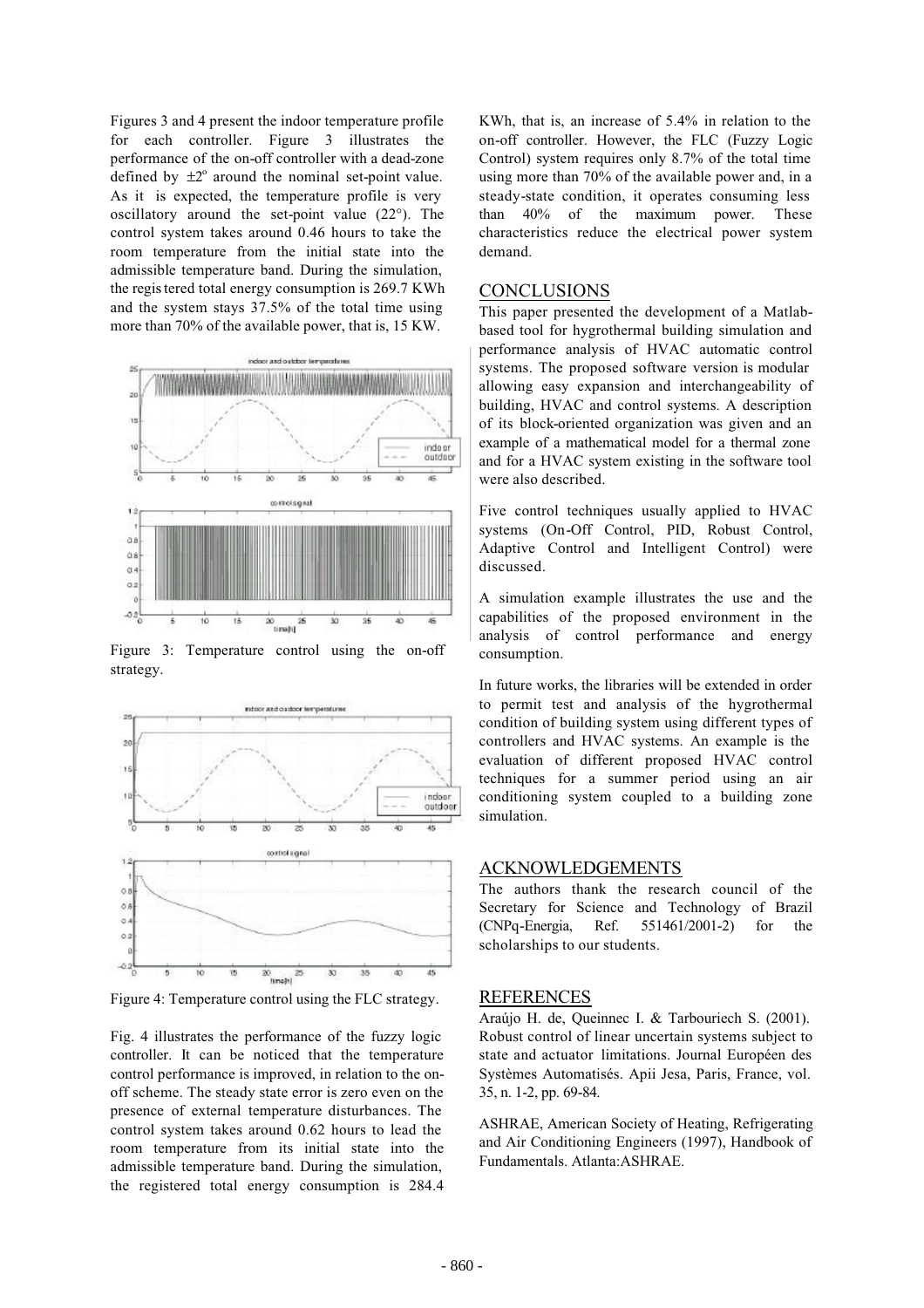Athienitis A.K., Stylianou M. and Shou J., A. (1990). Methodology for building thermal dynamics studies and control applications, ASHRAE Transactions - SL-90-14-4, 1990.

Cherem-Pereira G. and Mendes N. (2003). Room air conditioners: determination of empirical correlations for predicting building energy consumption, Proceedings of the Eighth International Conference on Building Performance Simulation (IBPSA´2003), Eindhoven, Netherlands.

Clarke, D. W. (1994). Advances in Model Based Predictive Control. Oxford University Press.

Colaneri, P., Geromel, J. C. and Locatelli, A..(1997). Controle theory and design: an RH2 and Rhinf viewpoint. San Diego: Academic Press.

Curtiss, P. S.; Kreider, J. F.; Brandemuehl M. J. (1994). Local and global control of commerical building HVAC systems using artifical neural networks, Proceedings of the American Control Conference, Baltimore, Maryland, pp. 3029-3044.

Dion J.M., Dugard L., Franco A., Nguyen M. T. and Rey D. (1991). MIMO Adaptive constrains predictive control case study: an environment test chamber, Automatica, Vol. 27, pp. 611-626, Great Britain.

Dounis, A. I.; Santamouris, M. J.; Lefas, C.C.; Argiriou, A. (1995). A design of a fuzzy set environment comfort system, Energy and Buildings, vol. 22, pp. 81-87.

Fargus, R. S.; Chapman, C. (1998). A commercial PIneural controller for the control of building services plant, UKACC International Conference on Control, Swansea, UK, vol. 2, pp. 1688-1693.

Georgescu, C., Afshari, A., Bornard, G. (1994). Optimal adaptive predictive control and fault detection of residential building heating systems, Proceedings of the 3rd Conference on Control Applications, Glasgow, UK, vol. 3, pp. 1601-1606.

Ghoumari, M.Y., Megias, D. Montero, J. I. Serrano, J. (2001). Model predictive control of a greenhouse climatic processes using on-line linearisation. Proc. of the European Control Conference, , pp 3452-3457, Porto, Portugal.

Huang, W.; Lam, H. N. (1997). Using genetic algorithms to optimize controller parameters for HVAC systems, Energy and Buildings, vol. 26, pp. 277-282.

Hudson G. and Underwood C.P. (1999). A simple building modeling procedure for Matlab/Simulink, Proceedings of the  $6<sup>th</sup>$  International Conference on Building Performance Simulation (IBPSA´99), September, Kyoto-Japan, pp. 777-783.

Kolokotsa, D.; Tsiavos, D.; Stravarakakis, K.; Antonidakis, K. (2001). Advanced fuzzy logic controllers design and evaluation for buildings' occupants thermal-visual comfort and indoor air quality satisfaction, Energy and Buildings, vol. 33, pp. 531-543.

Linkens, D. A.; Nyongesa, H. O. (1996). Learning systems in intelligent control: an appraisal of fuzzy, neural and genetic algorithm control applications, IEE Proceedings Control Theory and Applications, vol. 143, no. 4, pp. 367-386.

Mendes N., Oliveira R.C.L.F. and Santos G.H. (2003), DOMUS 2.0: A whole-building hygrothermal Simulation program, Eighth International Conference on Building Performance Simulation (IBPSA´2003), Eindhoven, Netherlands.

Mendes, N., Oliveira, G. H. C. and Araújo, H. X. (2001). Building thermal performance analysis by using matlab/simulink. Proc. of the Building Simulation Conference (IBPSA'01), Vol. 1, Rio de Janeiro, Brazil, pp. 473-480.

Mendes, N., Oliveira, G. H. C. and Araújo, H. X. (2002). The use of Matlab/Simlink to evaluate building heating processes,  $6<sup>th</sup>$  Biennial Conference on Engineering Systems Design and Analysis (ESDA 2002), Turkey.

Nesler, C. G. (1986). Adaptive control of thermal processes in buildings, IEEE Control Systems, August, pp. 9-13.

Oliveira, G. H. C., Coelho, L.S., Araújo, H. X., Mendes, N. (2003). Using fuzzy logic in heating control systems. In: Proceedings of 6-TH ASME-JSME Thermal Engineering Joint Conference (AJTEC'03), Hawaii, H.I., USA.

Riederer P., Vaezi-Nejad H., Husaunndee A., Bruyat F. (2001). Development and quality improvement of HVAC control systems in virtual laboratories, Proceedings of the  $7<sup>th</sup>$  IBPSA (International Building Performance Simulation Association) Conference, pp.881-887, Rio de Janeiro, Brazil.

Souza, J.M.; Babuska, R.; Verbruggen, H.B. (1997) Fuzzy predictive control applied to an air conditioning system. Control Eng. Practice, vol. 5, no. 10, pp 1395- 1406.

Wang, Q.G.; Hang, C.C.; Zhang, Y.; Bi, Q. (1999). Multivariable controller auto-tuning with its application in HVAC systems, Proceedings of the American Control Conference, San Diego, CA, pp. 4353-4357.